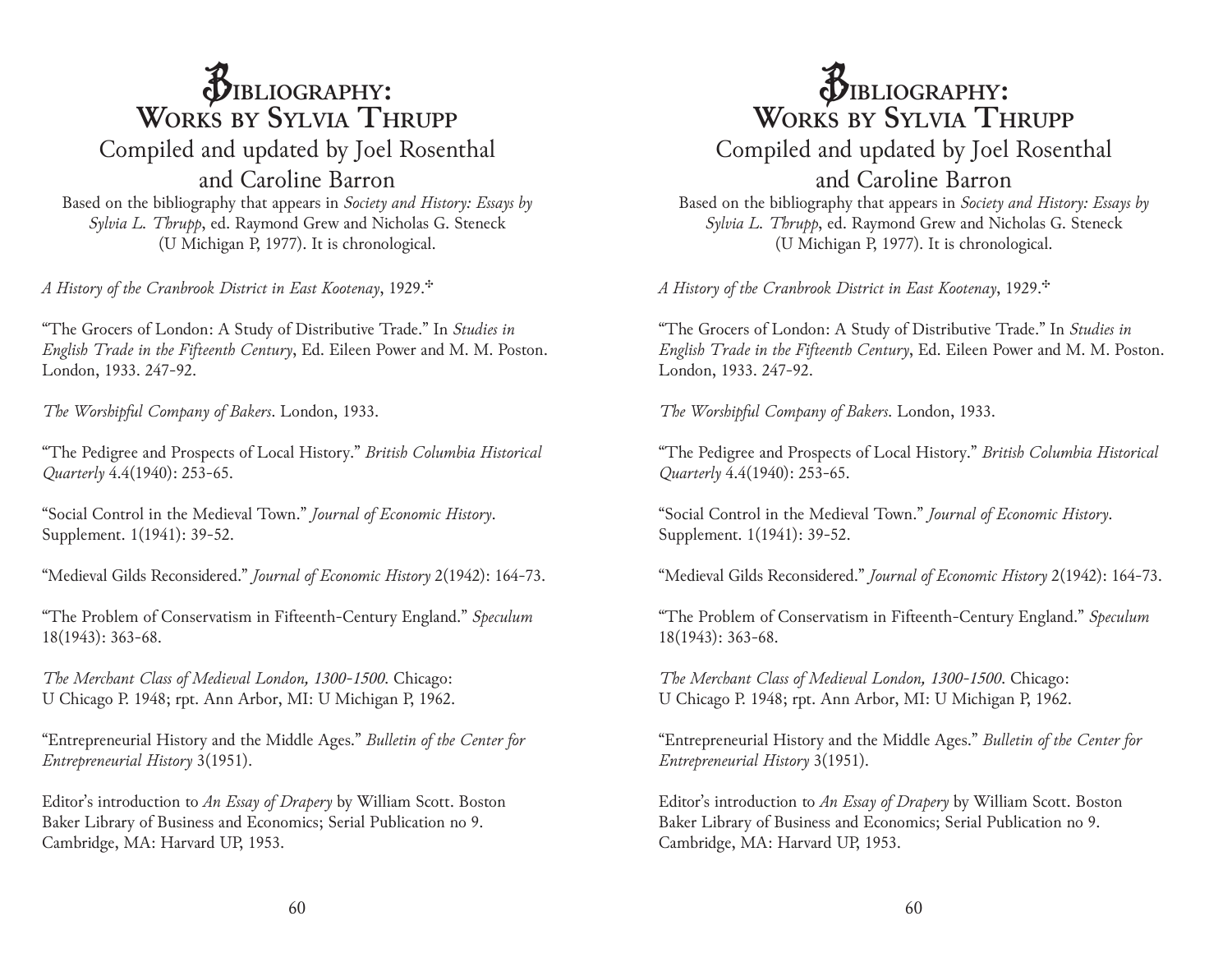"What History and Sociology Can Learn from Each Other." *Sociology and Social Research* 41.6(1957): 434-38.

"A Survey of the Alien Population of England in 1440." *Speculum* 32(1957): 262-73.

"The Role of Comparison in the Development of Economic History." *Journal of Economic History* 17(1957): 554-70.

"History and Sociology: New Opportunities for Co-operation." *American Journal of Sociology* 63(1957): 11-16.

"Editorial," *CSSH* 1(1958): 1-4. [Editorials and reviews appear regularly in subsequent issues of *CSSH* through the 1960s.]

"Hierarchy, Illusion and Social Mobility." *CSSH* 2(1959): 126-28.

[Editor] *Millennial Dreams in Action: Studies in Revolutionary Religious Movements* The Hague: Mouton, 1962; rpt. New York: Schocken, 1970.

"The Creativity of Cities." *CSSH* 4 (1961): 53-64.

"Economy and Society in Medieval England." *Journal of British Studies*  2(1962): 1-13.

"Gilds." In *Economic Organization and Policies in the Middle Ages*. The Cambridge Economic History of Europe, vol. 3. Ed. M.M. Postan, E.E. Rich, and Edward Miller. Cambridge: Cambridge UP, 1963. 230-80.

"The City as the Idea of Social Order." In *The Historian and the City*. Ed. Oscar Handling and J. Burchard. Cambridge, MA: Harvard UP, 1963.

"Tradition and Development: A Choice of Views." *CSSH* 6(1963): 84-92. [review article]

[Editor.] *Change in Medieval Society: Europe North of the Alps, 1050-1500*. New York: Appleton-Century Crofts/London: Poeter Owen, 1964. rpt. Medieval Academy Reprints for Teaching, vol. 22.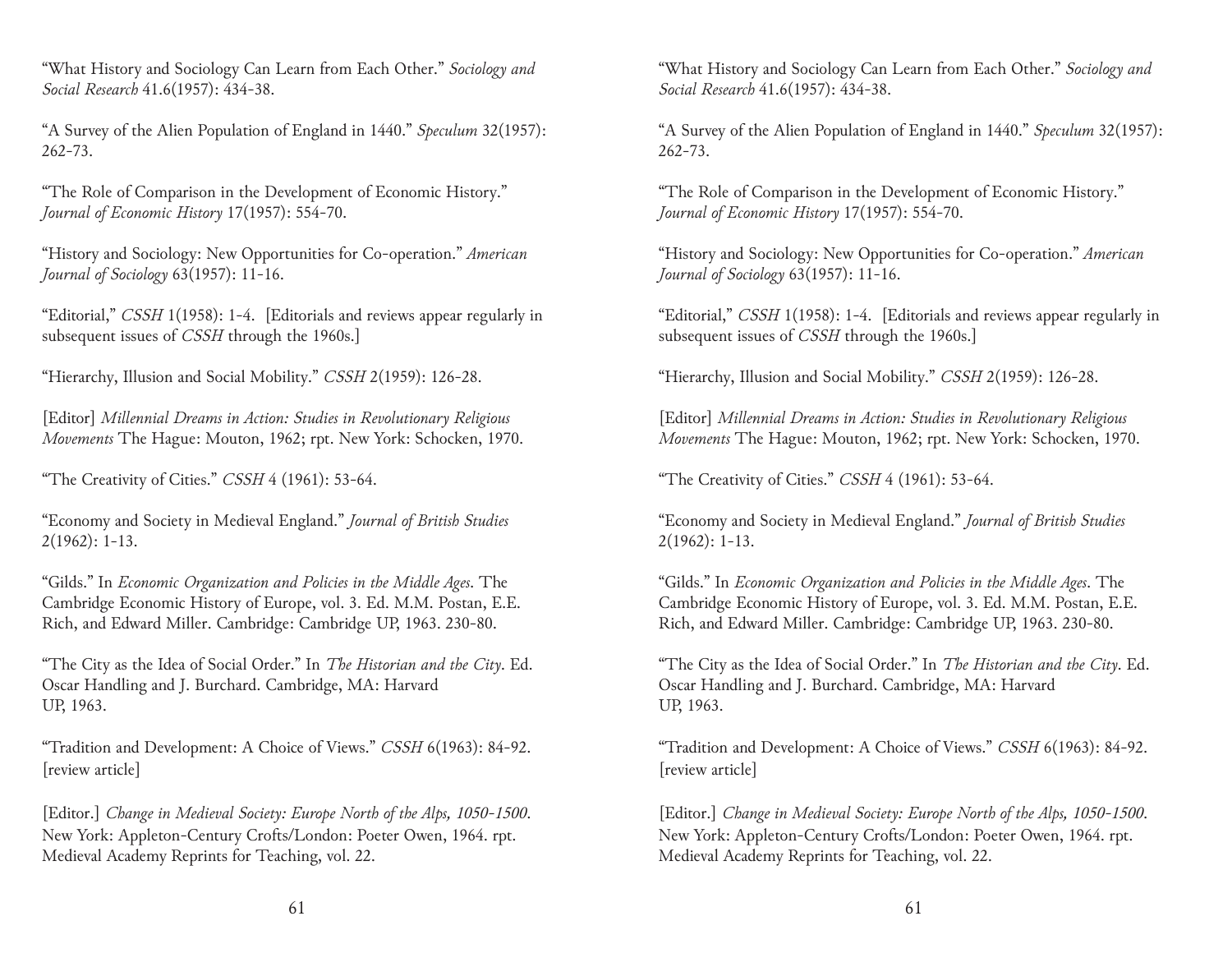"The Earliest Canterbury Freeman's Rolls, 1298-1363." With Harold B. Johnson. *Kent Records* 18(1964): 173-213.

"Some Historians on Generalization." *CSSH* 7(1964): 98-101.

"Comparative Studies in Society and History: A Working Alliance Among Specialists." *International Social Science Journal* 17(1965): 644-54

"The Problem of Replacement-Rates in Late Medieval English Populations." *Economic History Review*. 2nd series. 18(1965): 101-19.

"The Writing of West European History: A Bird's-Eye View of Trends between 1960 and 1964." *The Annals of the American Academy of Political and Social Science* 359(1965): 157-64.

"Plague Effects in Medieval Europe." *CSSH* 8(1966): 474-83.

"Horizontal History in Search of Vertical Dimensions." With Raymond Grew. *CSSH* 8(1965-66): 258-64. [review article]

[Editor], *Early Medieval Society* New York: Appleton, 1967.

"Gilds." *International Encyclopedia of the Social Sciences*. New York: MacMillan, 1968. 184-87.

"Aliens in and around London in the Fifteenth Century." In *Studies in London History Presented to Philip Edmund Jones*. Ed. Albert Hollaender and William Kellaway. London: Hodder & Stoughton, 1969. 251-72.

"Commentary." In *Anthropology and the Behavioral and Health Sciences*. Ed. Otto von Mering and Leonard Kasdan. Pittsburgh: U Pittsburgh P, 1970: 108-10.

"Diachronic Methods in Comparative Politics." In *The Methodology of Comparative Research*. Ed. Robert T. Holt and John E. Turner. New York: Free Press, 1970. 343-58.

 "The Dynamics of Medieval Society." *Proceedings of the XIII International Congress of Historical Science, 1970*. vol. 1. Moscow: Nauka, 1973. 93-112.